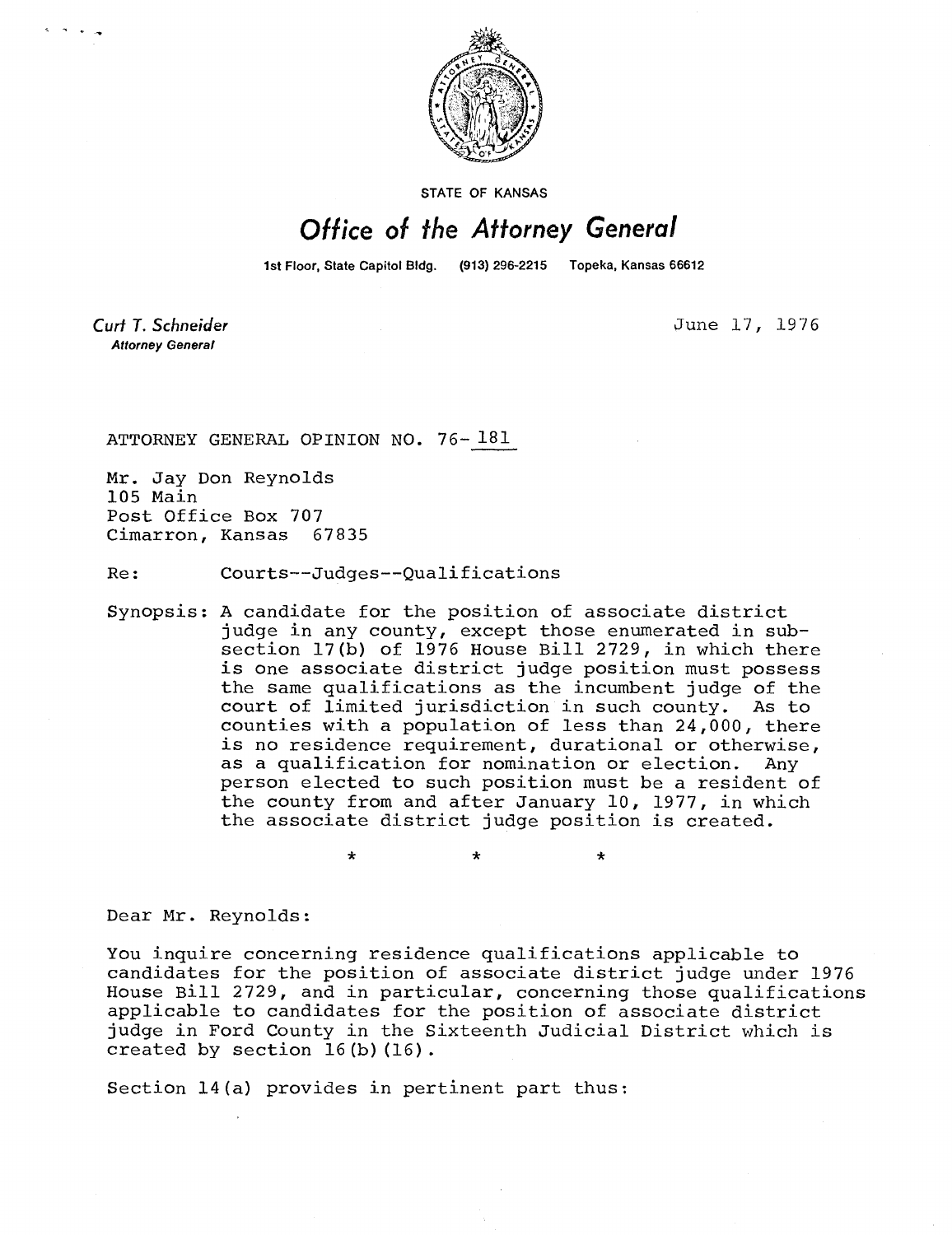Mr. Jay Don Reynolds Page Two June 17, 1976

 $\tau$  ,  $\tau$  ,  $\tau$  , and

"From and after January 10, 1977, any person who is elected, retained in office or appointed as a district judge shall:

\* \*

(2) be a resident of the judicial district for which he or she is elected or appointed to serve . . . ."

Subsection (b) of this section states further:

"From and after January 10, 1977, any person who is elected, retained in office or appointed as an associate district judge shall have the same qualifications prescribed for a district judge by subsection (a), and in addition shall be a resident of the county in which the associate district judge position is created."

Section 17(b) states thus, in pertinent part:

"In any county except those enumerated in this subsection in which there will be either one district magistrate judge position or one associate district judge position, as provided in subsection (b) of section 16, the judge of the court of limited jurisdiction in such county shall be eligible for election in office in such position at the general election held in November of 1976."

Section 16(b)(16) creates one associate district judge position in Ford County.

Under section 18(a), a candidate for election to the position of associate district judge of Ford County must possess the same qualifications prescribed by law for the incumbent judge of the court of limited jurisdiction there, who is declared eligible under section 17(b) for election to the associate district judge position. In short, a candidate for election to the associate district judge position must satisfy the same statutory qualifications as the present judge of the probate court of that county.